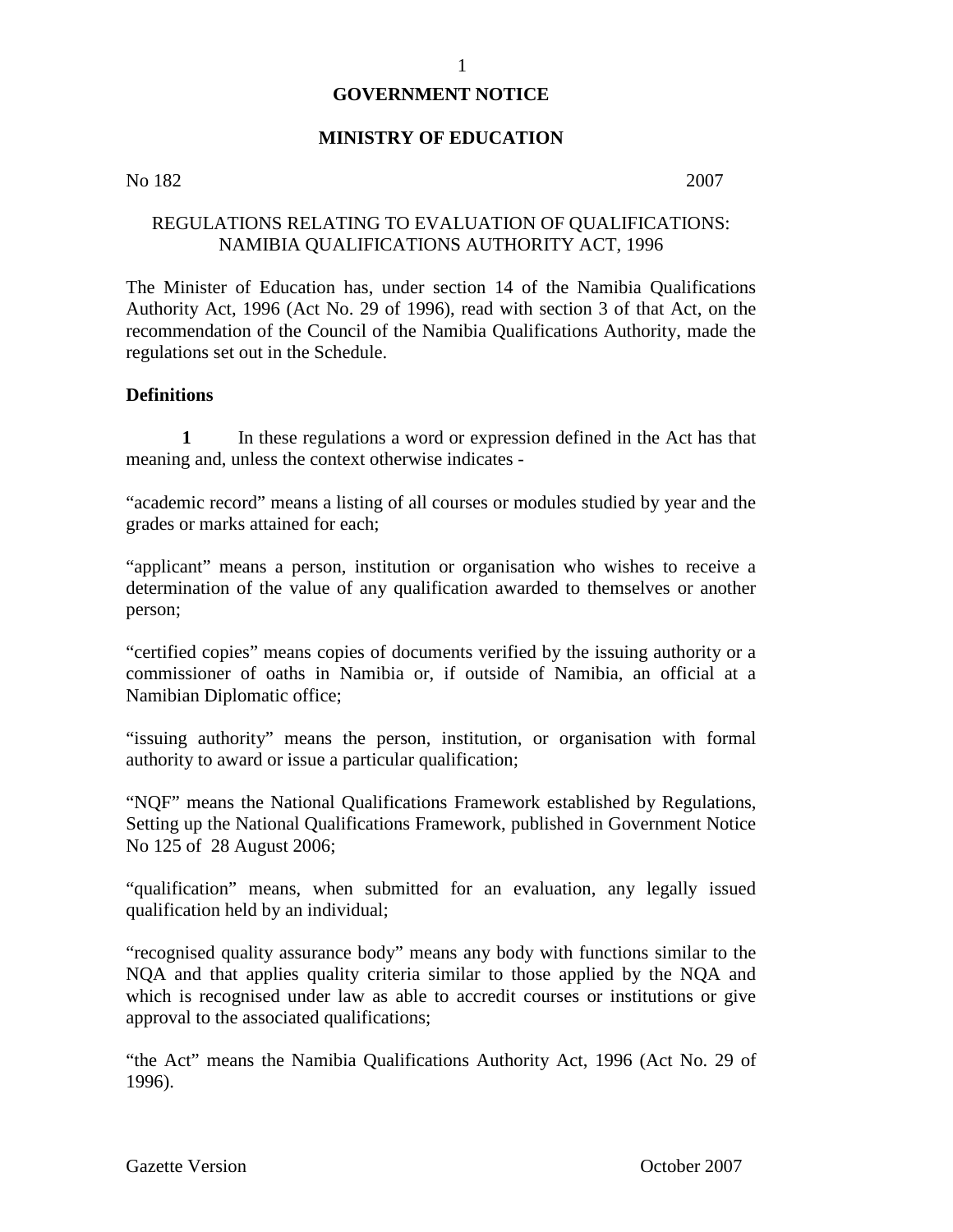#### **Application and scope of regulations**

**2.** These regulations apply to persons, institutions or organisations seeking a determination of the value of a qualification comparable to the NQF qualification.

#### **Application process**

**3.** (1) A person, institution or organisation applying for an evaluation of a qualification shall complete an application form similar to Annexure A and shall deliver the completed form, together with the documentation referred to in subregulation (2), to the Director.

- (2) The application referred to in subregulation (1), shall be -
- (a) completed fully, correctly and legibly in black or blue ink;
- (b) accompanied by certified copies of the following documents:
	- (i) each degree, diploma and/or certificate for which the applicant seeks an evaluation;
	- (ii) a complete and official academic record of each qualification issued by the issuing authority;
	- (iii) completion of apprenticeships, if relevant;
	- (iv) translation of all non-English language documents prepared by a sworn translator;
	- (v) proof of change of name, if applicable, and
	- (vi) identity document or passport with photograph.
- (c) accompanied by certified copies of the following, if available:
	- (i) statements of course hours or credits; and
	- (ii) a syllabus or course prescription for each qualification, trade or technical course studied.
- (d) accompanied by payment or proof of payment of a non-refundable application fee specified in Annexure B.

(3) The NQA shall retain, for record purposes, any documents submitted to it in terms of subregulation (2).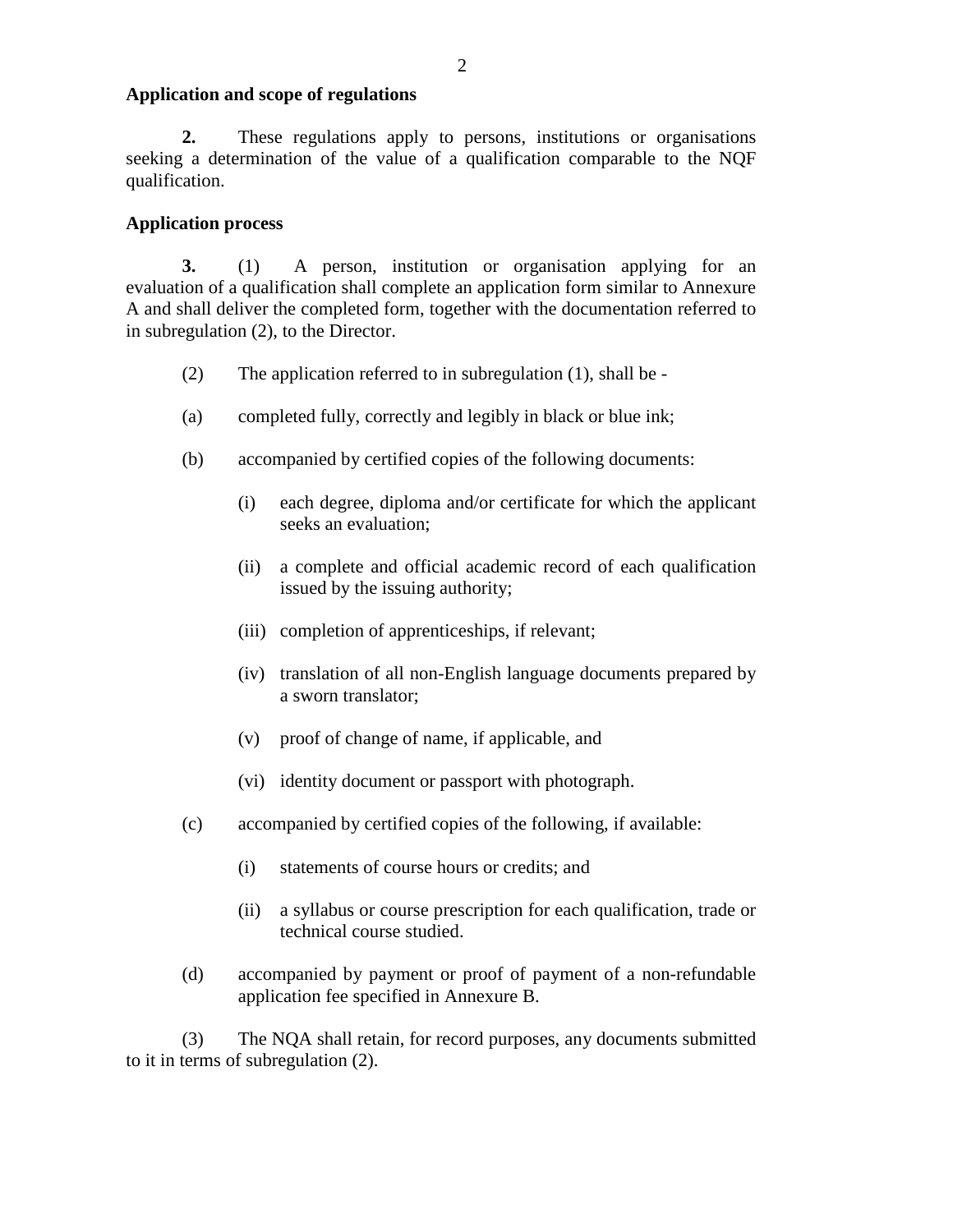(4) The NQA may conduct an evaluation of a qualification in the absence of a documentary proof contemplated in subregulation (2), if there is alternative, valid evidence that the applicant was awarded a specific qualification.

(5) The following shall not be accepted as documents for the purposes of an application made under subreguation (1):

- (a) original documents unless specifically requested by the NQA;
- (b) Testimonials or attestations of any qualification holding;
- (c) facsimiles or copies of facsimiles;
- (d) copies of certified copies; and
- (e) forged, altered or falsified documents.

(6) From time to time the NQA may specify country-specific documentation requirements in relation to applications made in terms of these regulations.

#### **Assessment of an application**

**4.** (1) On receipt of a complete application made under regulation 3 the Director shall refer it to the relevant staff of the NQA for evaluation.

- (2) An evaluation referred to in subregulation (1) involves the following:
- (a) a check of the authenticity and legitimacy of submitted documents;
- (b) verification that the qualification has been approved by a recognised quality assurance body in the country of origin;
- (c) verification that the issuing authority has a credible and verifiable status conferred by a recognised quality assurance body in the country of origin;
- (d) an appraisal of all submitted documentation, other available and relevant documentation or information sources and decisions by other recognised qualification evaluation bodies; and
- (e) consultation with relevant professional associations, regulatory bodies or employer bodies, if qualifications are specifically defined for career entry, registration or licensing purposes.

(3) In processing any application, the NQA may request additional information from the applicant, particularly if a qualification being evaluated specifies prerequisite qualifications or other requirements.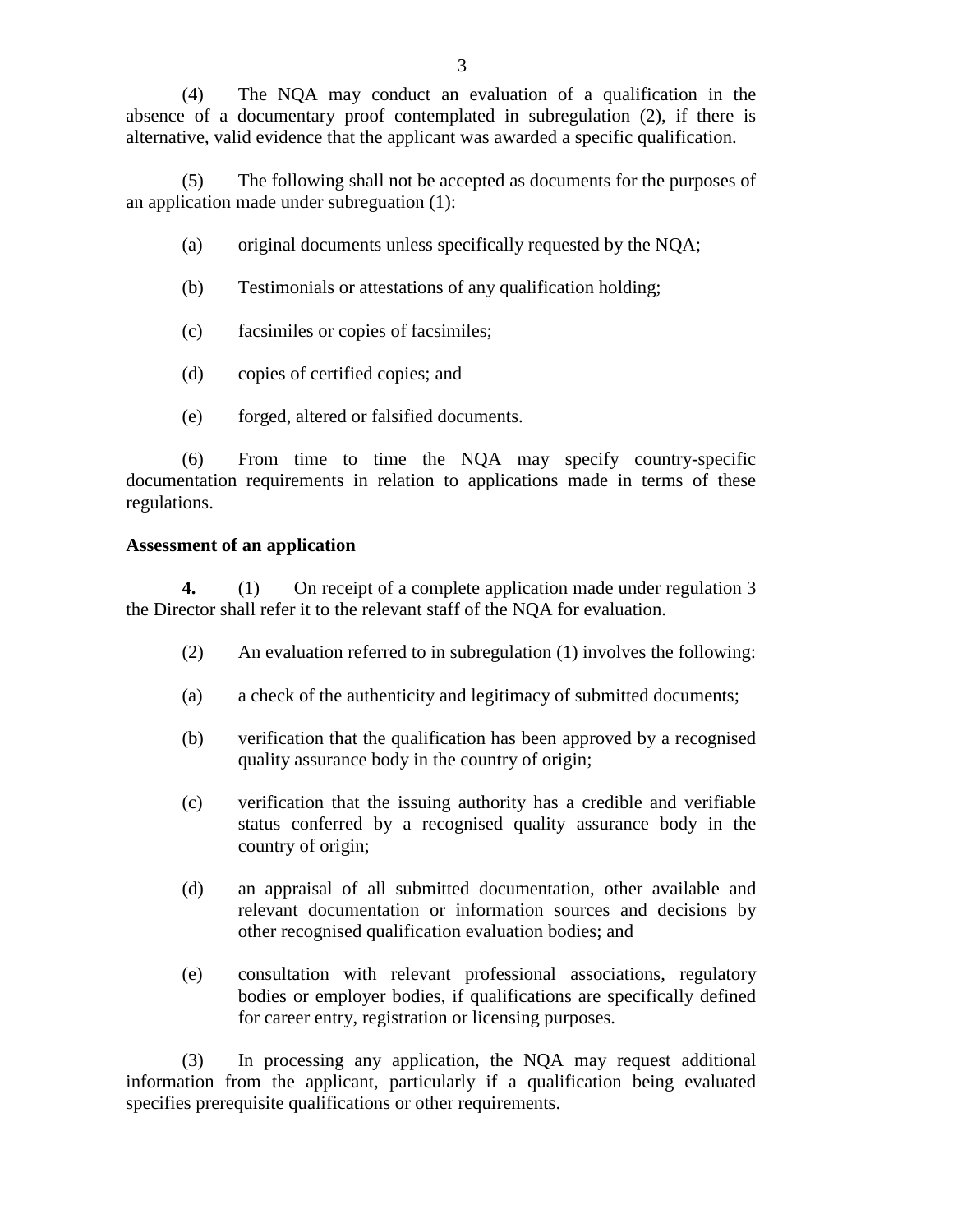(4) If the requirements of subregulations (2) and (3) are complied with, an evaluation decision shall be made stating -

- (a) that the qualification submitted is comparable to a type of NQF qualification at a specified NQF level in a specified subject area;
- (b) that the qualification submitted is comparable to a specified volume of NQF credits at a specified NQF level in a specified subject area; or
- (c) the relevant information found in the course of the evaluation process.

(5) The decision made in terms of subregulation (4) a) and b) shall be recorded on a publicly accessible register maintained by the NQA and that is aligned alongside the register of qualifications making up the NQF for Namibia.

#### **Issue of an evaluation report**

**5.** (1) The evaluator contemplated in regulation 4(1) shall if he has completed the evaluation submit a recommendation to the Director who shall, if satisfied that the requirements of regulation 4 have been complied with, issue an evaluation report to the applicant in a form similar to Annexure C.

(2) An evaluation report shall only be issued to the applicant and in the manner notified by the applicant in the application for evaluation.

(3) A certified copy of an evaluation report shall only be issued to a third party when nominated by the applicant and for which a payment has been made as specified in Annexure B.

(4) A duplicate evaluation report shall be issued by the NQA upon receipt from the applicant of a sworn affidavit attesting to the loss or damage of an original version of the report and the payment of a fee specified in Annexure B.

#### **Refusal to issue an Evaluation Report**

 **6.** (1) The Director shall not issue of an evaluation report if regulation  $4(2)$  (a), (b) or (c) is not complied with.

(2) If for any reason an application is refused under subregulation (1), the applicant shall be provided with reasons for the refusal.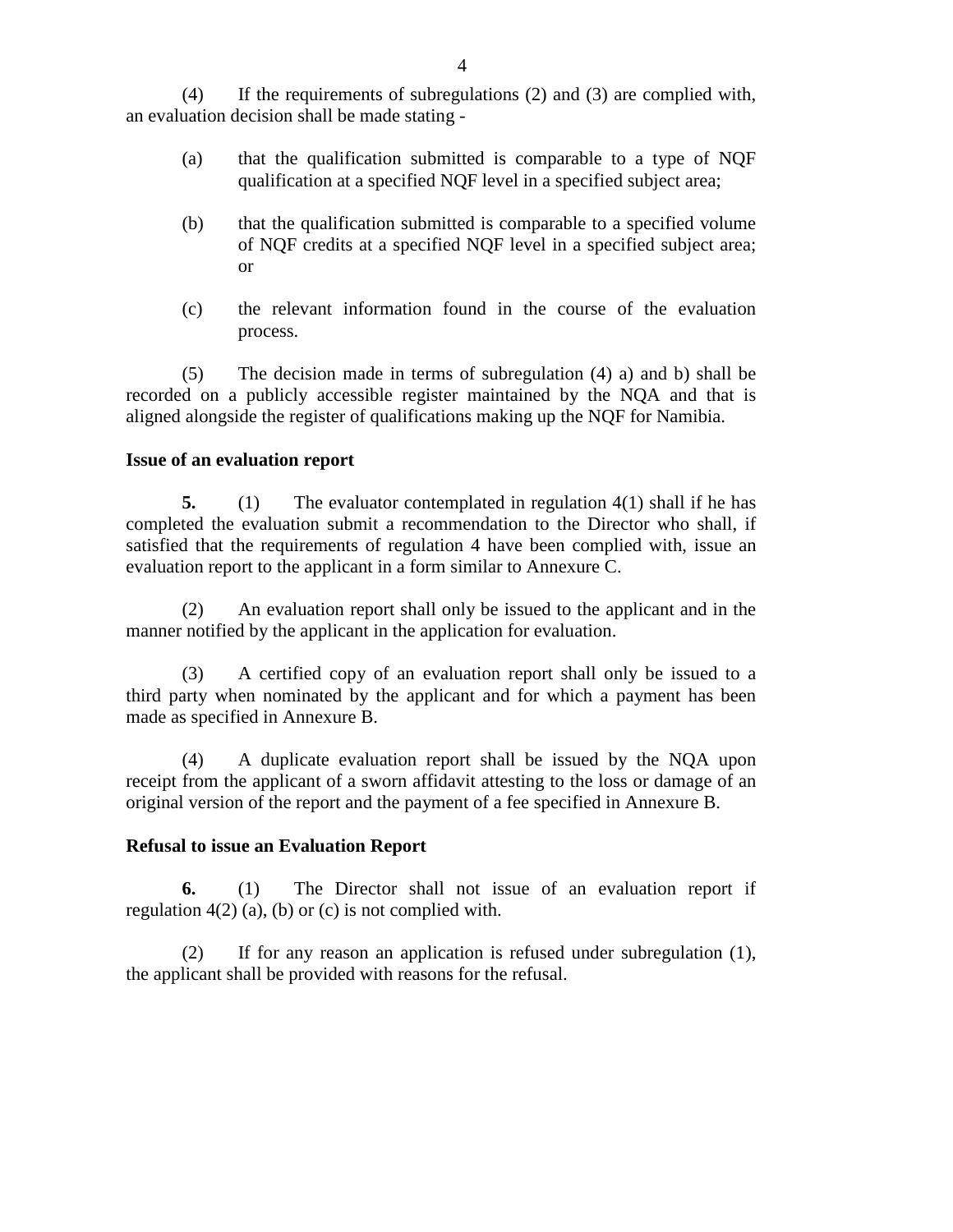#### **Status of an evaluation**

**7.** The recommendations made on an evaluation report are advisory in nature and is not binding on other institutions such as employers, professional councils, education or training institutions or other similar institutions.

### **Appeal**

**8.** (1) An applicant aggrieved by the decision of the NQA made in terms of these regulations may appeal against that decision on any of the following grounds:

(a) the applicant has been denied the right to be informed of the evaluation processes and requirements;

(b) the evaluation outcome appears to be inconsistent with evaluation reports provided for the same qualification;

(c) evaluation procedures appear to have not been applied or have been applied inconsistently.

(2) An appeal contemplated in subregulation (1) shall be lodged with the Director in a form similar to Annexure D within –

- (a) two weeks of receipt of the evaluation report if uplifted from the offices of the NQA; or
- (b) six weeks of issue of the evaluation report if mailed or couriered.

(3) The application for appeal contemplated in subregulation (1) shall be accompanied by a fee specified in Annexure B.

#### **Consideration of an appeal**

**9.** (1) On receipt of an application in terms of regulation 8 the Director shall refer it to the Council who may authorize the Director or a staff member of the NQA to determine if the application complies with the grounds for an appeal specified in that regulation.

(2) If the grounds for an appeal are complied with a re-evaluation shall be undertaken by an evaluator who did not undertake the first evaluation who shall recommend to the Council that the evaluation report be sustained or re-issued in a revised form.

(3) If a revised evaluation report is issued, the fee paid upon lodging of the application for appeal shall be refunded to the applicant.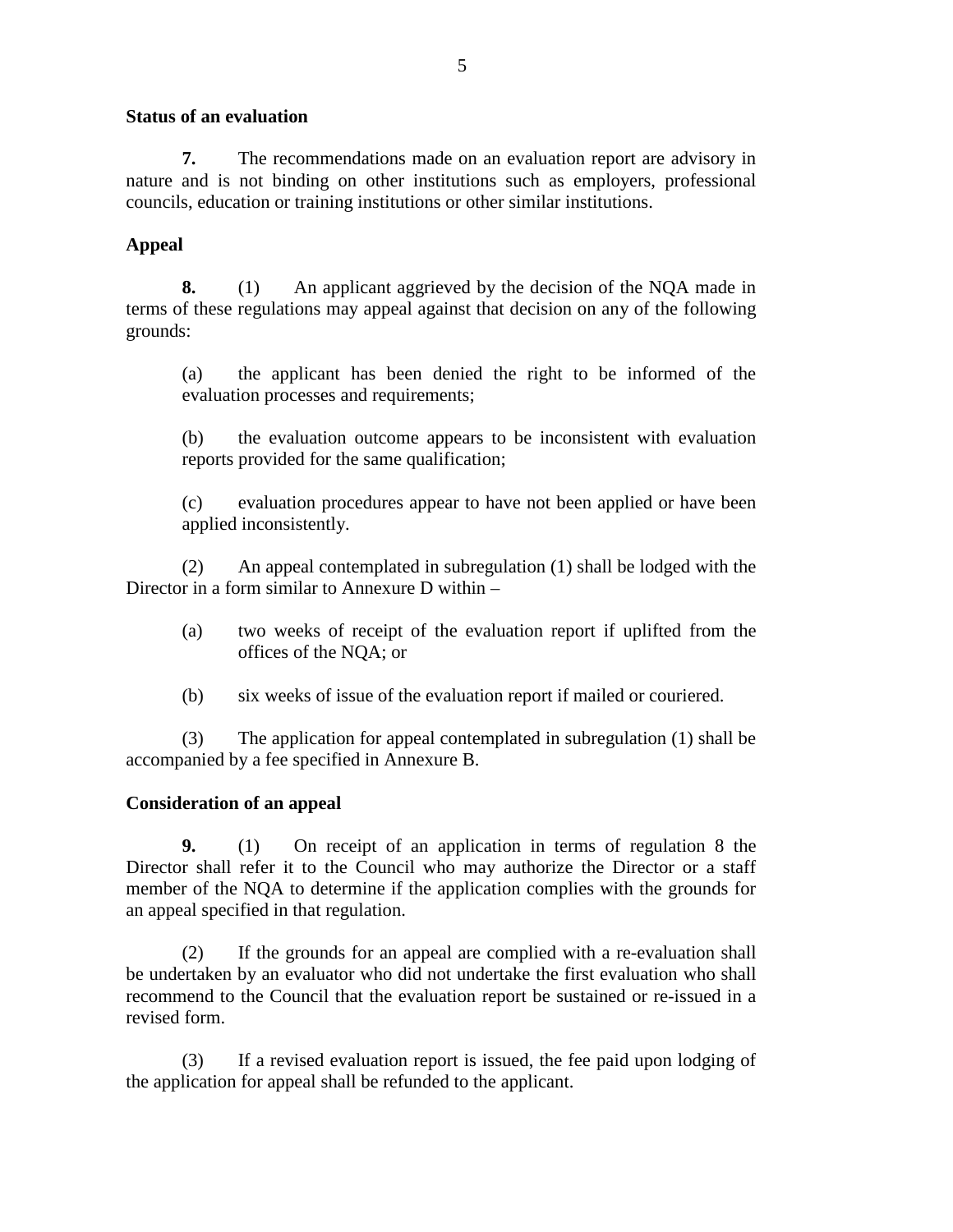**ANNEXURE A** 

| For Official Use Only |               |          |  |  |
|-----------------------|---------------|----------|--|--|
|                       |               |          |  |  |
|                       | Date Received | Fee Paid |  |  |

Receipt No Complete



# **APPLICATION FOR EVALUATION OF QUALIFICATIONS**

**Print clearly in black or blue ink (or type) Attach additional sheets of paper with the same headings if you need more space**

| 1.               | <b>Title</b><br>Mr/Mrs/Ms/Dr                                                                          |                                                |
|------------------|-------------------------------------------------------------------------------------------------------|------------------------------------------------|
|                  |                                                                                                       |                                                |
|                  | <b>Surname</b>                                                                                        |                                                |
|                  | <b>First Names</b>                                                                                    |                                                |
|                  | <b>Previous</b><br><b>Surname</b><br>(if used on any<br>documents)<br><b>ID</b> or Passport<br>number |                                                |
|                  |                                                                                                       |                                                |
| 2.               | Date of<br><b>Birth</b>                                                                               | <b>Female/Male</b><br>3.<br>$\sqrt{ }$         |
|                  |                                                                                                       | DD MM YYYY                                     |
| $\overline{4}$ . | <b>Mailing</b><br><b>Address</b>                                                                      |                                                |
|                  | Country                                                                                               |                                                |
|                  | <b>Contact Phone</b>                                                                                  | Number:<br>Country Code (<br>Code<br>Area<br>( |
|                  | <b>Contact Fax</b>                                                                                    | Country Code (<br>Area<br>Code<br>Number:<br>€ |
|                  | <b>Contact Email</b>                                                                                  |                                                |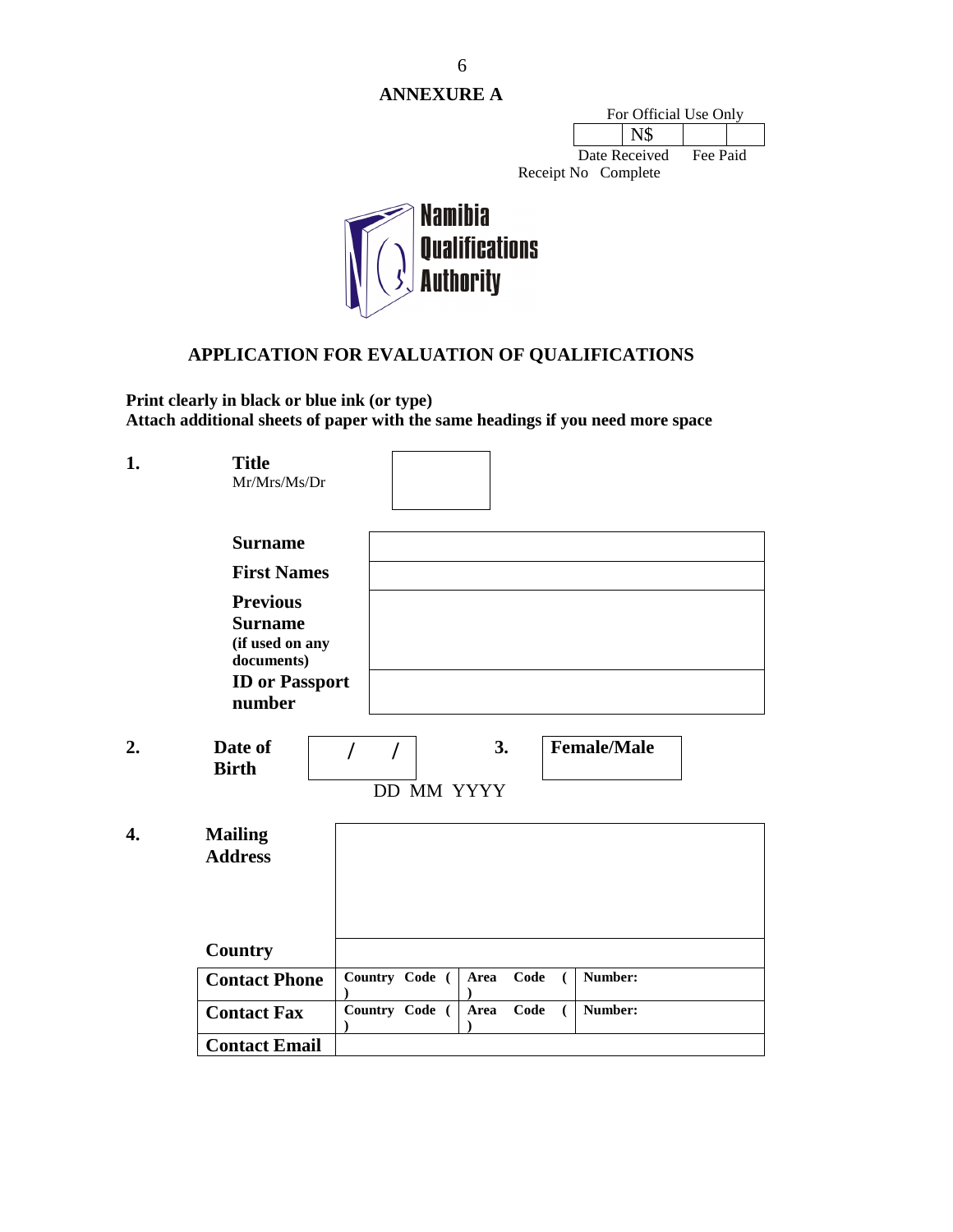#### **5. QUALIFICATION/AWARD TO BE EVALUATED**

| <b>Name of Qualification</b> | <b>Name of Issuing</b>       | Country |
|------------------------------|------------------------------|---------|
| or Award                     | <b>Authority/Institution</b> |         |
|                              |                              |         |
|                              |                              |         |
|                              |                              |         |
|                              |                              |         |
| J.                           |                              |         |
|                              |                              |         |

**NOTE: If the space below is not enough, please add additional pages** 

**Motivation for obtaining this/these qualification/s in country of origin:** 

#### **NOTE:**

| 1. | You must provide:<br>certificate awarded; and | a) | a certified copy of each degree, diploma or                                                                                                    |
|----|-----------------------------------------------|----|------------------------------------------------------------------------------------------------------------------------------------------------|
|    |                                               | b) | the complete, official academic record of each award<br>(Progress reports, provisional results and<br>examination results are not acceptable). |
|    | You must provide (if available):              |    |                                                                                                                                                |

#### **2. You must provide (if available):**

| a) | statements of course hours and credits; and |  |  |  |
|----|---------------------------------------------|--|--|--|
|    |                                             |  |  |  |

**b) a syllabus or course prescription for each** 

**qualification, trade or technical course studied.** 

*If you submit forged, altered or falsified documents, an evaluation will not be issued. The NQA then reserves the right to share the information with institutions and government agencies as appropriate.* 

#### **6. HISTORY OF EDUCATIONAL INSTITUTIONS ATTENDED**

#### **List ALL educational qualifications, beginning with your highest school qualification and ending with your latest qualification/award**

| <b>Name of Qualification or</b><br>Award | <b>Name of Institution</b> | Country |
|------------------------------------------|----------------------------|---------|
|                                          |                            |         |
|                                          |                            |         |
|                                          |                            |         |
|                                          |                            |         |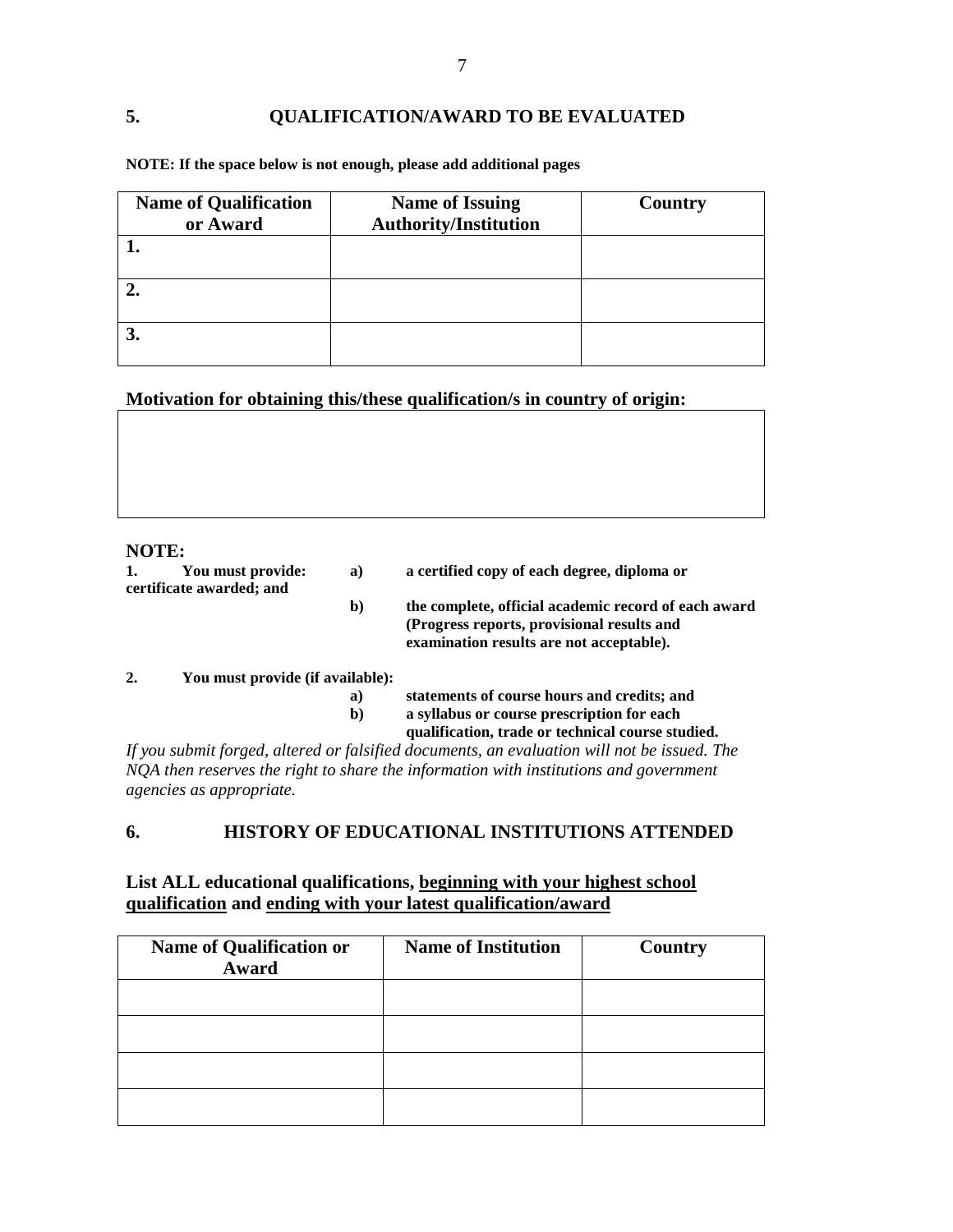# **7. APPRENTICESHIPS**

If you served an apprenticeship you **must** provide certified copies of your completion of apprenticeship certificate or your contract of apprenticeship.

If you did not serve an apprenticeship, you **must** provide detailed testimonials from past and present employer(s) detailing your trade or technical training.

*NOTE: If you submit forged, altered or falsified documents, an evaluation will not be issued. The NQA then reserves the right to share the information with institutions and government agencies as appropriate.* 

# **8. EVALUATION RESULTS**

Evaluation results will only be issued to the applicant. Evaluation results will be made available by mail or personal collection according to the client's instruction. Evaluation reports will under no circumstances be faxed or e-mailed.

| I wish to receive the Evaluation<br><b>Result by:</b> | Mail $\Box$                          |
|-------------------------------------------------------|--------------------------------------|
|                                                       | Personal $\Box$<br><b>Collection</b> |

A certified copy of the Evaluation Report may be issued to another party if specifically requested and paid for by the applicant.

Please issue certified copy to:

| Name:    | Fee      | N\$ |
|----------|----------|-----|
|          | included |     |
| Address: |          |     |
|          |          |     |
|          |          |     |
|          |          |     |
|          |          |     |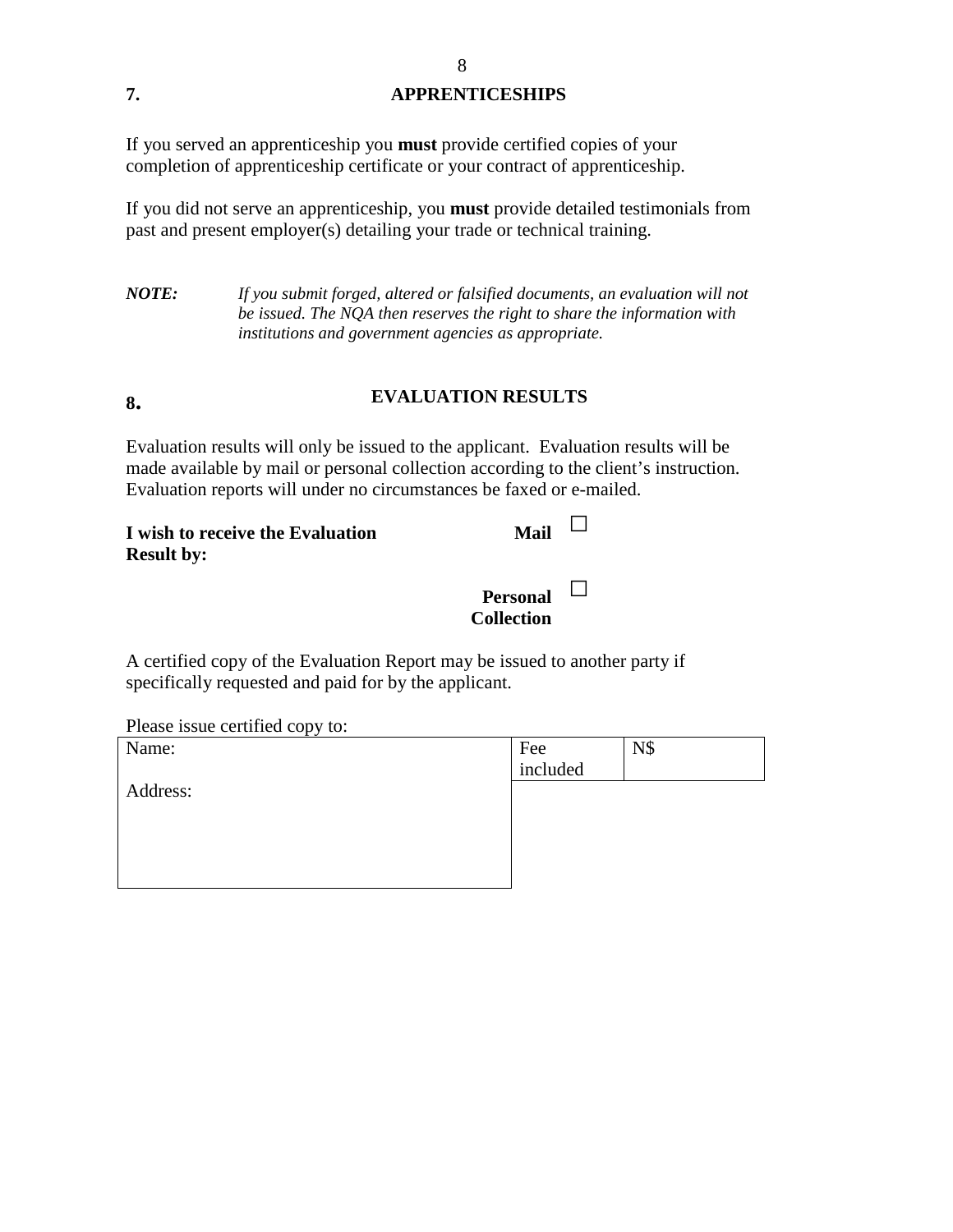#### **9. DECLARATION**

**I certify that the information provided in this application is true and accurate. I understand that the evaluation outcome is not binding on any institution or registration body and that it is based on the best information available to the Namibia Qualifications Authority at the time of the evaluation.**

|    | <b>Signature of Applicant (Person holding qualifications)</b> |  | DD |
|----|---------------------------------------------------------------|--|----|
| MМ | VVVV                                                          |  |    |

#### **IMPORTANT NOTES**

| Have you completed all the relevant sections of the form? |
|-----------------------------------------------------------|

Have you enclosed CERTIFIED COPIES of all relevant supporting **documents?** 

| $\Box$ | Each degree, diploma or certificate awarded |
|--------|---------------------------------------------|

 $\Box$  Complete, official academic record of each award



 $\Box$  A syllabus or course prescription for each qualification, trade or technical course studied



- $\Box$  Translations of all non-English language documents prepared by a sworn translator
	-

 $\Box$  Proof of name change

 $\Box$  ID or Passport showing photograph of applicant

A **certified** copy is a copy which is verified by the issuing authority or a commissioner of oaths, such as a solicitor or police officer, as a **true copy of the original**. A signature is required on each page, with the name and title of the official printed legibly below the signature. The telephone number of the official should also be given. Please note that copies should be certified inside Namibia or at a Namibian Embassy.

- **NOTE:**  $\bullet$  Do not send original documents unless specifically requested by the NQA.
	- Facsimiles or photocopies of copies are not acceptable.
	- Certified documents are retained by the NOA for record and reference purposes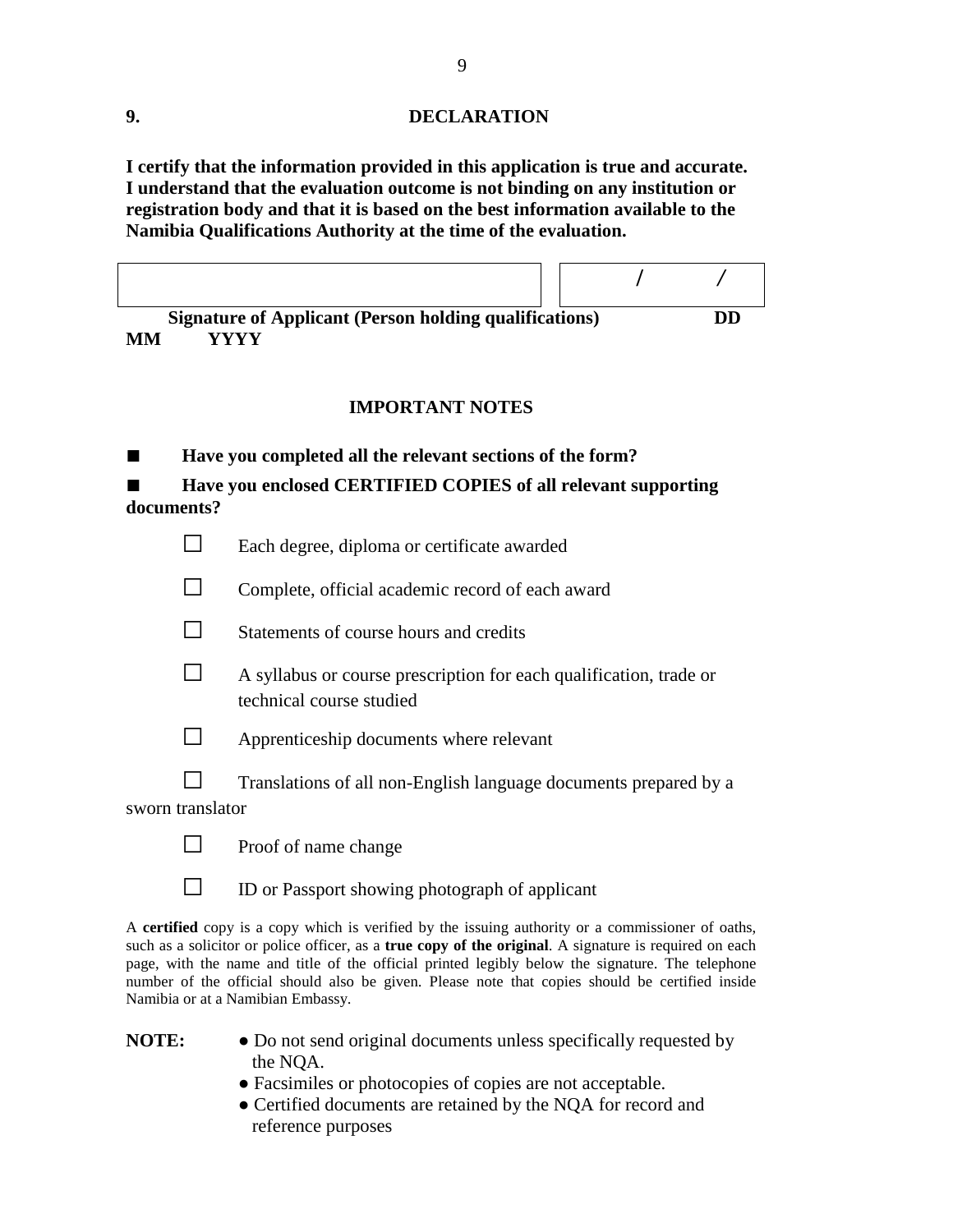#### **FEES FOR EVALUATION**

**Normal** application (Evaluation normally takes 30 working days to complete) **N\$360 per qualification** 

### **Urgent** or **priority** application

**N\$720 per qualification** 

(Evaluation may be possible within 15 working days)

**Note: working days** are days on which the NQA is open for business and exclude Saturdays, Sundays, public holidays and the annual recess in December/January

## **NQA CONTACT DETAILS**

| <b>Private Bag 13247</b>   | <b>44 Bismarck Street</b> | Tel.: $+ 264 61 384100$ |
|----------------------------|---------------------------|-------------------------|
| Windhoek                   | Windhoek                  | Fax.: $+264$ 61 384114  |
| <b>Republic of Namibia</b> |                           |                         |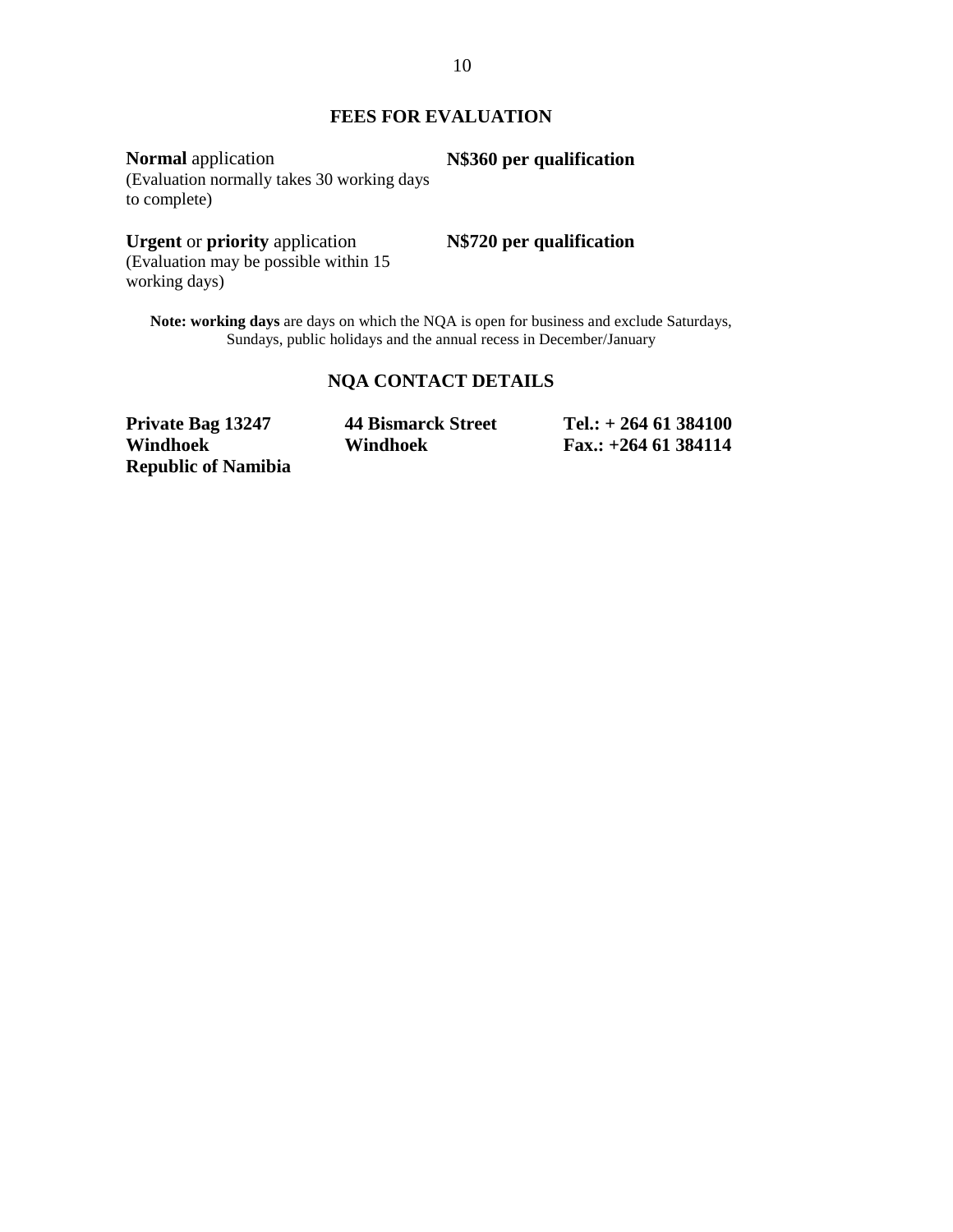### **ANNEXURE B**

#### **Schedule of Fees for Evaluations of Qualifications**

All payments must be made in Namibian Dollars N\$.

| <b>Product</b>                   | Normal Application <sup>1</sup> | <b>Urgent Application</b> |
|----------------------------------|---------------------------------|---------------------------|
| <b>Evaluation Report</b>         | N\$360-00 per                   | N\$720-00 per             |
| (first application)              | Qualification                   | Qualification             |
|                                  |                                 |                           |
| Appeal of an Evaluation Report   | N\$210-00 per                   | N\$570-00 per             |
| (Refunded if a Report is revised | Qualification                   | Qualification             |
| as a result of an oversight by   |                                 |                           |
| <i>the NOA</i> )                 |                                 |                           |
|                                  |                                 |                           |
| Certified copy of Evaluation     | N\\$24-00 per report            |                           |
| Report                           |                                 |                           |
|                                  |                                 |                           |
| Duplicate Report (original)      | N\\$210-00 per report           |                           |
| (only in case of loss or damage  |                                 |                           |
| $-$ affidavit required)          |                                 |                           |
|                                  |                                 |                           |

#### **Accepted payment options**

The following payment options will be accepted:

- Cash when paid directly to an NQA accounting officer at an NQA office and when a receipt is issued immediately into the possession of the applicant.
- Crossed postal orders in favour of the Namibia Qualifications Authority.
- Crossed bank guaranteed cheque in favour of the Namibia Qualifications Authority.
- Cash deposit or electronic transfer in favour of the Namibia Qualifications Authority to First National Bank Account Number <insert number>.

 1 Normally within 30 working days. 2 Normally within 15 working days.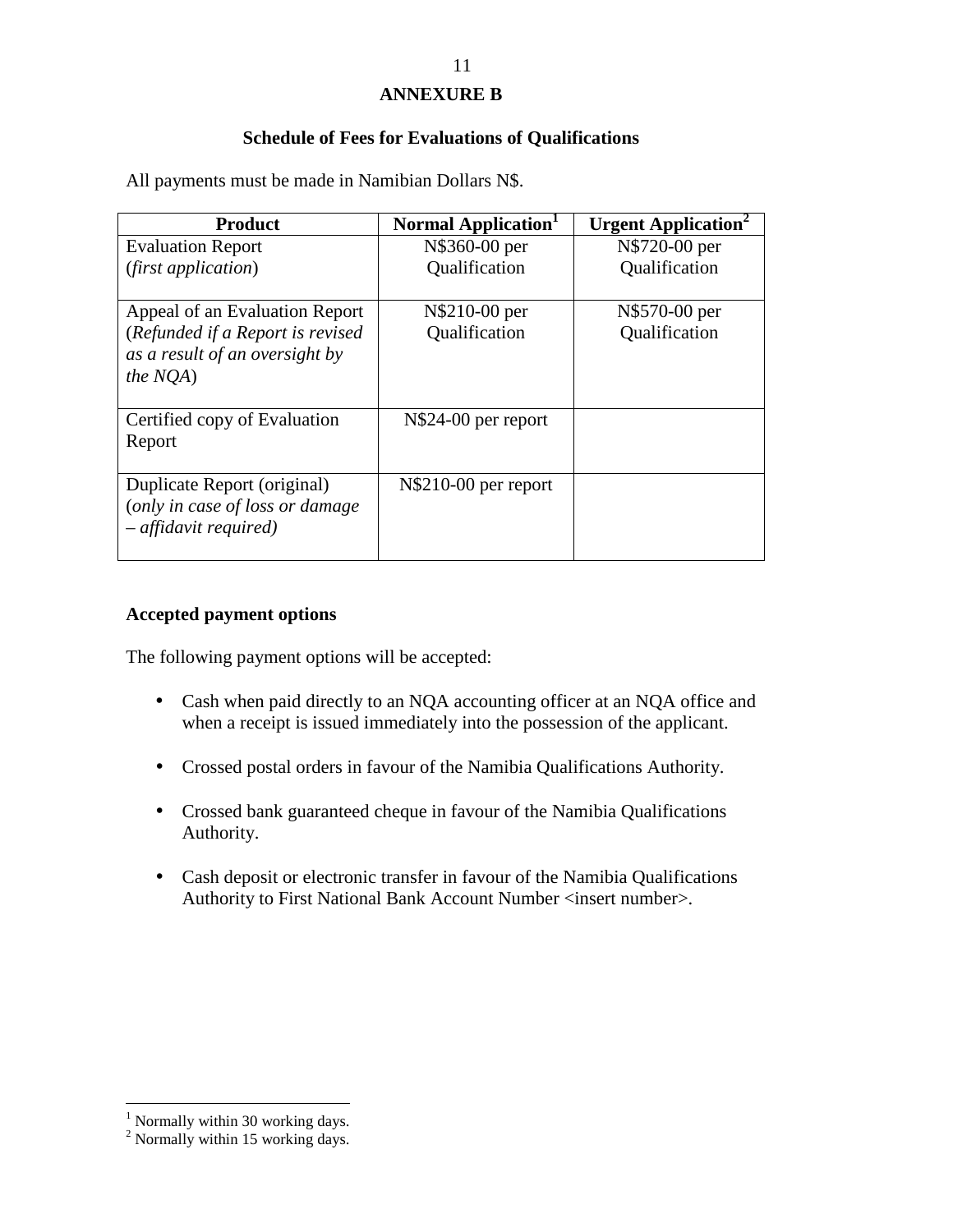# **ANNEXURE C**

# **Sample Certification of an Evaluation report**

| Namihia<br><b>Qualifications</b><br><b>Authority</b><br>Sample                                                                                                                                                                                                                                                                                                                                                                                                                                                                                                                                                                                                                            |
|-------------------------------------------------------------------------------------------------------------------------------------------------------------------------------------------------------------------------------------------------------------------------------------------------------------------------------------------------------------------------------------------------------------------------------------------------------------------------------------------------------------------------------------------------------------------------------------------------------------------------------------------------------------------------------------------|
| issues this                                                                                                                                                                                                                                                                                                                                                                                                                                                                                                                                                                                                                                                                               |
| <b>Qualification Evaluation Report</b><br>in respect of the qualification(s) submitted by                                                                                                                                                                                                                                                                                                                                                                                                                                                                                                                                                                                                 |
|                                                                                                                                                                                                                                                                                                                                                                                                                                                                                                                                                                                                                                                                                           |
| <b>Head: Evaluation</b><br>Director<br>2011<br>of Qualifications<br>Namibia Qualifications Authority<br>For description of NQF Qualification types, please refer to www.namqa.org                                                                                                                                                                                                                                                                                                                                                                                                                                                                                                         |
|                                                                                                                                                                                                                                                                                                                                                                                                                                                                                                                                                                                                                                                                                           |
| <b>IMPORTANT</b><br>This evaluation is done in good faith<br>by the Namibia Qualifications Authority (NQA)<br>taking into account all the relevant facts<br>available to the NQA at the time of this evaluation<br>The recommendations made in this Report<br>are advisory only<br>and should not be regarded as binding<br>on any other institution.<br>The NQA (or its officials)<br>does not accept any responsibility<br>nor can they be held liable<br>for any damages or loss<br>resulting from this evaluation.<br>This Report,<br>issued in writing,<br>may not be altered in any manner whatsoever.<br>If this Report is reproduced<br>or distributed, it shall be done in full, |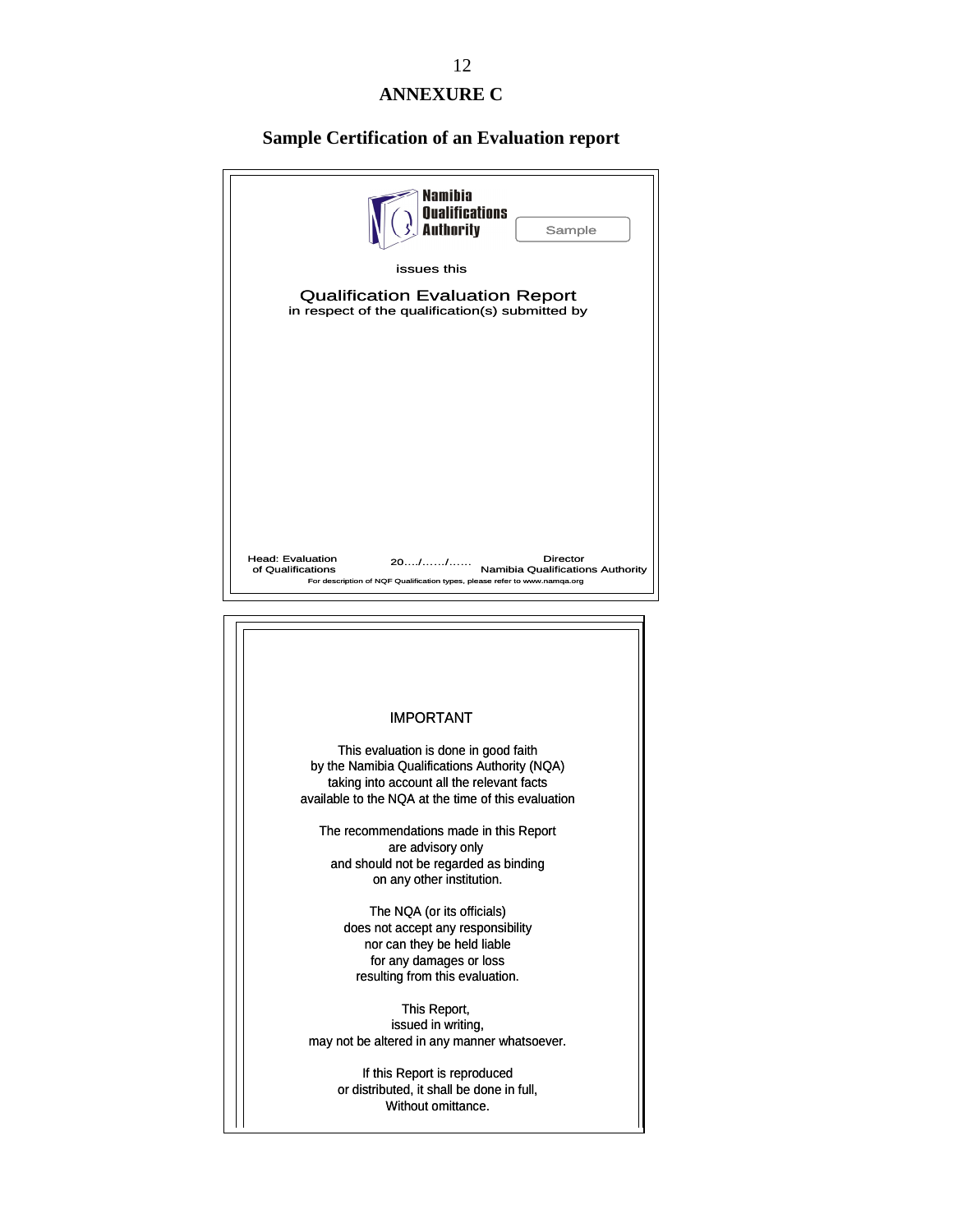# **ANNEXURE D**



# **APPLICATION TO APPEAL A QUALIFICATION EVALUATION**

*Applicant Details* 

| <b>Full Name</b>       |                       |             |         |
|------------------------|-----------------------|-------------|---------|
| Id or Passport No.     |                       |             |         |
| <b>Mailing Address</b> |                       |             |         |
|                        |                       |             |         |
|                        |                       |             |         |
|                        |                       |             |         |
|                        |                       |             |         |
| Country                |                       |             |         |
| <b>Contact Phone</b>   | <b>Country Code</b> ( | Area Code ( | Number: |
| <b>Contact Fax</b>     | <b>Country Code</b> ( | Area Code ( | Number: |
| <b>Contact Email</b>   |                       |             |         |

## *Detail of Evaluation being disputed*

| <b>Full Name of</b><br>Qualification               |                |                                               |  |  |
|----------------------------------------------------|----------------|-----------------------------------------------|--|--|
| <b>Evaluated</b>                                   |                |                                               |  |  |
| <b>Date Evaluation</b><br><b>Report issued</b>     | dd / mm / year | <b>Issue number of</b><br><b>Report</b>       |  |  |
| <b>Reason for Appeal</b> (Tick ONE box)            |                |                                               |  |  |
| Not informed of process                            |                | Decision inconsistent with other<br>decisions |  |  |
| Process not<br>followed                            |                | Other                                         |  |  |
| <b>Details</b> (Use additional pages if necessary) |                |                                               |  |  |
|                                                    |                |                                               |  |  |
|                                                    |                |                                               |  |  |
|                                                    |                |                                               |  |  |

**Over)**